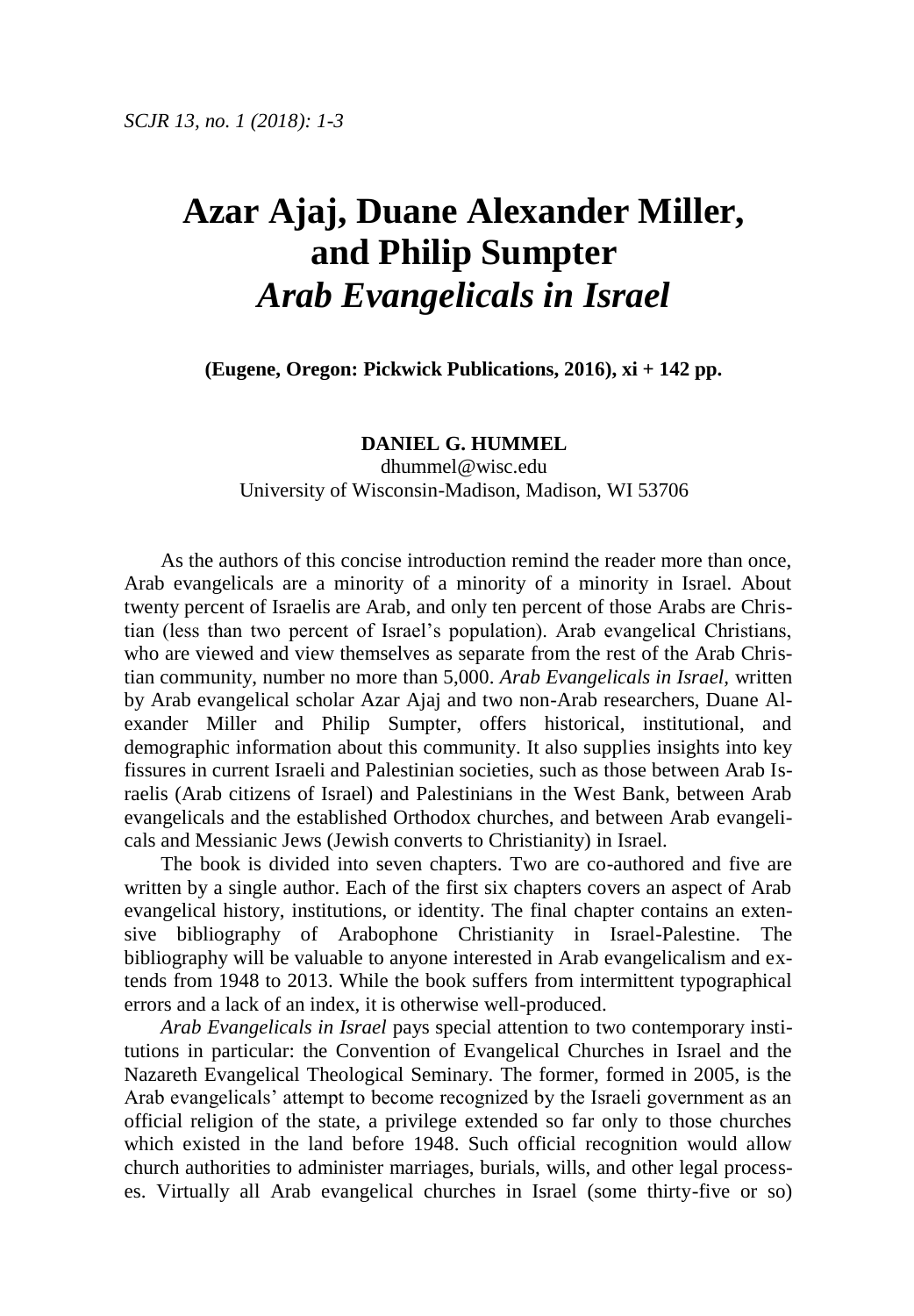belong to the CECI, apart from five churches of the Closed Brethren. The CECI has yet to achieve official status in Israel.

The second institution, the Nazareth Evangelical Theological Seminary, was founded in 2007, though Baptist education in Israel extends back decades. Ajaj, a lecturer and administrator at NETS, casts the school as an evangelical alternative to the more liberation-oriented Bethlehem Bible College (in the West Bank). The latter, Ajaj writes, teaches "Palestinian contextual theology" (p. 28). This theology is highly critical of Israel and probably best known to Western scholars through the writings of Naim Ateek and the biennial Christ at the Checkpoint event. (On this topic Ajaj draws on the work of Uwe Gabe.) Operating in the context of Israeli society at the cross-section of Arab, Israeli, and evangelical identities, NETS is less strident in its criticism of Israel and less sanguine about the possibility of Muslim-Christian coexistence in the future.

These two institutions and the challenges they face are a microcosm of the broader concerns of Arab evangelicals in Israel. Ajaj observes that while Arab evangelicals are less alienated in Israeli society than are Arab Israelis generally, they worry about "the radicalization of many of its Jewish citizens" and their "inability to identify with the Jewish state" because of discrimination and a national ideology that celebrates Jewish migration to Zion (pp. 10, 32). At the same time, Ajaj reports that among Arab evangelical pastors, attitudes toward Islam are skeptical. "Our respondents do not appear to agree," writes Ajaj, "with the Western conviction that Islam (correctly practiced) is peaceful and tolerant" (p. 58). The book offers a number of explanations for perceptions that Arab evangelicals are outsiders. Evangelical Christianity is largely foreign to Arabic culture; there are historical tensions between Christians and Muslims, and recently there has been a decline in Arab nationalism, which had subsumed religious differences between Muslims and Christians under a shared ethnic identity. The prospect of a future Palestinian state governed by Sharia law (which currently undergirds the Palestinian Authority's legal system) troubles Arab evangelicals as well.

The Arab evangelical experience differs on these counts from the more established Arab Orthodox churches, most of which remain opposed to evangelicals and see the smaller community as a disruptive force. They discourage religious conversion, in contrast to Arab evangelicals, who actively seek converts. This has led to confrontations not only with Muslim and Jewish authorities, but with Orthodox leaders. Miller, writing about Christians from a Muslim background, reports that those Muslim converts to evangelical Christianity whose conversion becomes public are often severely ostracized. Moreover, such converts are almost uniformly refused membership in Arab Orthodox churches. This phenomenon is rare, but the different stances toward conversion indicate the wide chasm between Arab evangelical and Arab Orthodox Christians.

Arab evangelical relations with Messianic Jews are another area beset by deep problems. Ajaj laments a lack of interest in such relations by the Arab evangelical pastors he interviewed, likely out of resignation that political, social, and theological differences are too wide to justify expending energy on attempts at rapprochement. In particular, virtually all Messianic Jews believe that the state of